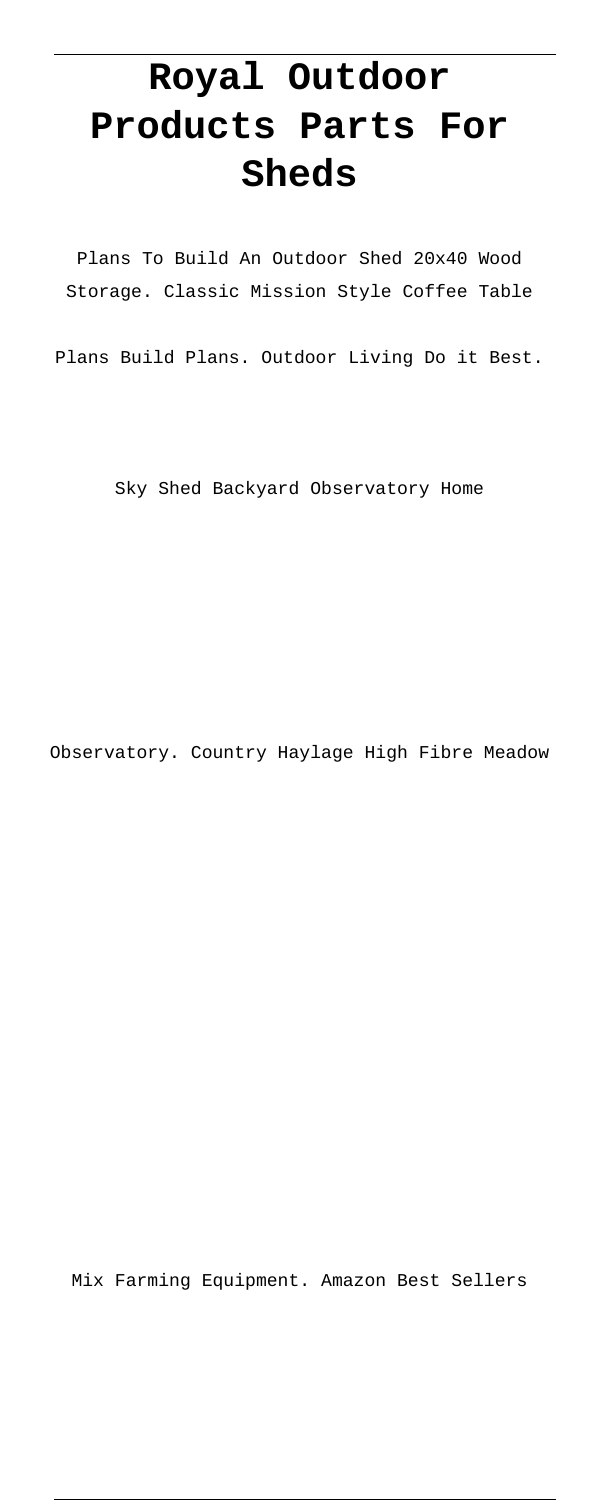Shed How Do You Get Parts Now They Are No. General Inquiries Royal Building Products. Ace Paint Exterior Royal House Paints Ace Hardware. FlexStone 60 x 36 Royal Bathtub Shower Wall Surround at. Royal® Building Products 7 16 x 2 Vinyl Garage Door Stop. Aubuchon Hardware 181 Plymouth MA. Wisconsin Farm Technology Days Inc Wisconsin s Premier. All products Réno Dépôt. Outdoor Garden Structures Fifthroom com. Ace Royal Acrylic

Latex Porch amp Floor Satin 1 gal 202A340.

Shed Delivery Pre Built Sheds Delivered

Stoltzfus. Royal Bastards Illegitimate

Children of the British Royal **Plans To Build An Outdoor Shed 20x40 Wood Storage**  $\frac{May}{1st}$ , 2018 -  $\hat{a}$  Plans To Build An Outdoor Shed 20x40 Wood Storage Sheds Wooden Storage Sheds Greenville Nc Arrow Storage Sheds Lowes' '**Classic Mission Style Coffee Table Plans Build Plans** May 5th, 2018 - Classic Mission Style Coffee

Table Plans Free Plans For Sheds 14x10 Made

From Skids Classic Mission Style Coffee Table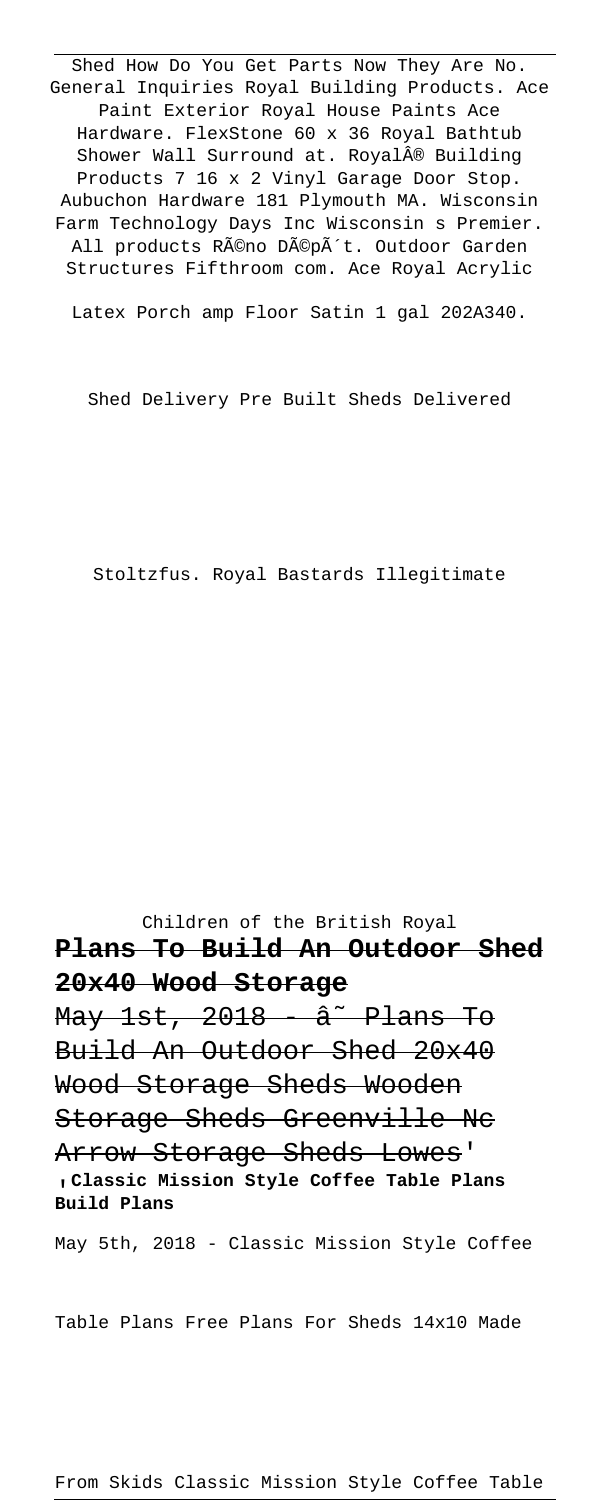Plans Diy Generator Shed jason twin over full bunk bed espresso 10x10 Shade Canopy Tents Plans For Tack Shed Building A Wood Shop In Ur Small Garage I have a confession to make I ve just spent a lot money on a garden shed when,

## '**Outdoor Living Do it Best**

April 26th, 2018 - Do it Best is your best source for outdoor living products Our outdoor living selection has it all high fashion patio furniture available in complete sets or in individual pieces coolers kids playsets and grills from brands like Weber Traeger Char Broil and Kamado'

'**sky shed backyard observatory home observatory**

may 4th, 2018 - do you love observing the

stars and moon ever considered turning that

passion into a hobby our sky sheds are

becoming popular with both astronomers and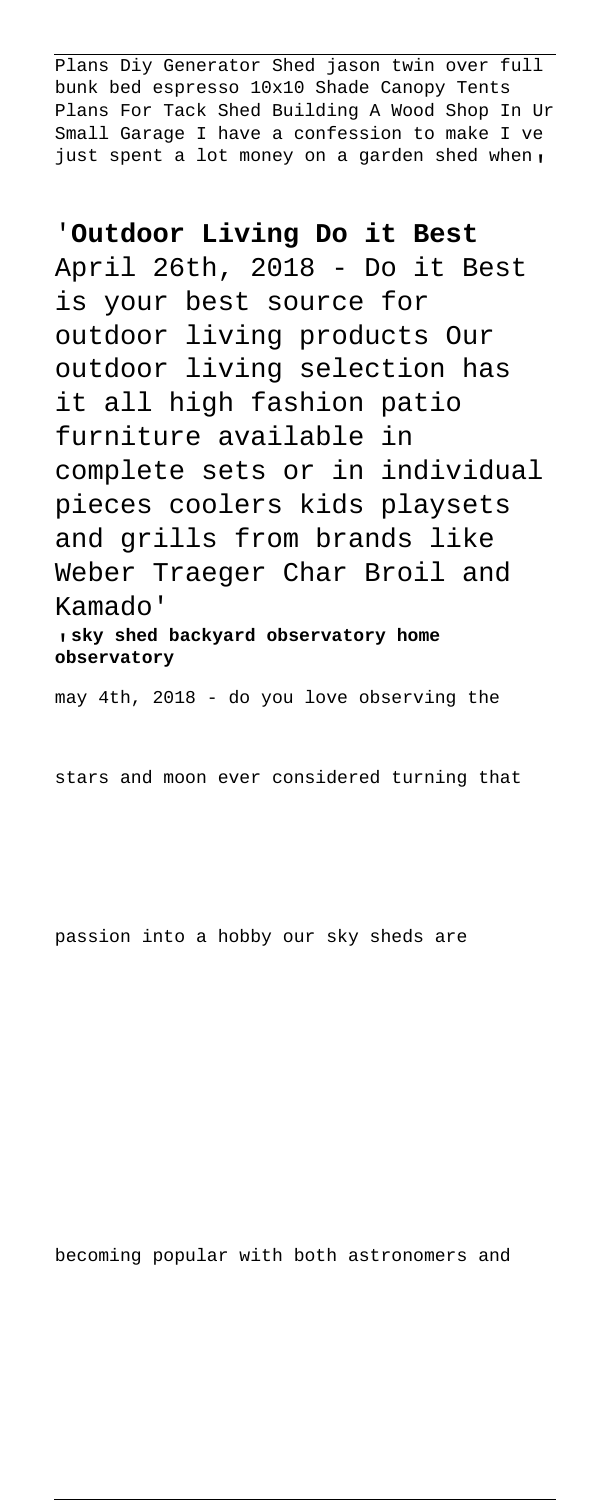'**Country Haylage High Fibre Meadow Mix Farming Equipment**

May 4th, 2018 - ONLY AVAILABLE TO PURCHASE IN STORE Country Haylage High Fibre Meadow Mix A quality dust free haylage made from a selection of mixed'

'**Amazon Best Sellers Best Outdoor Storage Benches May 5th, 2018 - Discover The Best Outdoor Storage Benches In Best Sellers Find The Top 100 Most Popular Items In Amazon STRING Nav Sa Patio Lawn Garden Best Sellers**' '**ROYAL STORAGE SHED HOW DO YOU GET PARTS NOW THEY ARE NO** MAY 5TH, 2018 - ROYAL STORAGE SHEDS WERE A POPULAR BRAND OF SHED IN CANADA AND NORTH AMERICA FOR MANY YEARS IN THE MID 2000 S THE BUSINESS WAS SOLD AND MANUFACTURING OF THE OUTDOOR PRODUCTS SUCH AS SHEDS WAS STOPPED''**general inquiries royal building products** may 2nd, 2018 - siding exterior amp shutters siding exterior amp shutters siding 101

getting started consider your style know the

basics understand the options next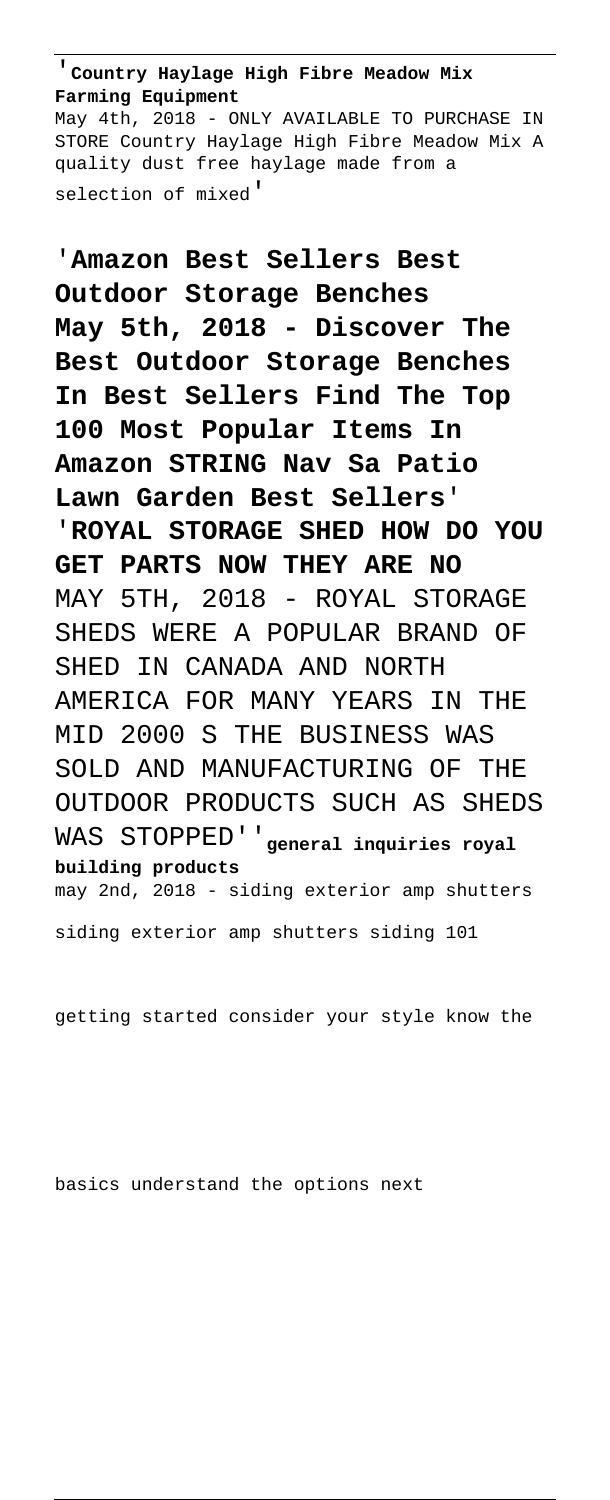**House Paints Ace Hardware** May 5th, 2018 - Shop Ace Paint Exterior Royal House Paints at acehardware com and get Free Store Pickup at your neighborhood Ace Buy Online amp Pickup Today See Details''**FLEXSTONE 60 X 36 ROYAL BATHTUB SHOWER WALL SURROUND AT** MAY 6TH, 2018 - FLEXSTONE 60 X 36 BOTTICINO CREAM ROYAL

BATHTUB SHOWER WALL SURROUND'

'**Royal® Building Products 7 16 X 2 Vinyl Garage Door Stop** May 5th, 2018 - Royal® Building Products 7 16

X 2 X 16 White PVC Garage Door

# Stop''**Aubuchon Hardware 181 Plymouth MA**

May 4th, 2018 - Switching stores will empty the cart Are you sure you want to do this' '**wisconsin farm technology days inc wisconsin s premier** may 2nd, 2018 - the wisconsin farm technology days is the largest agricultural show in wisconsin and one of the largest in the nation the three day outdoor event showcases the latest improvements in production agriculture including many practical applications of recent research findings and technological developments''**All products Réno Dépôt** April 23rd, 2018 - © Réno Dépôt division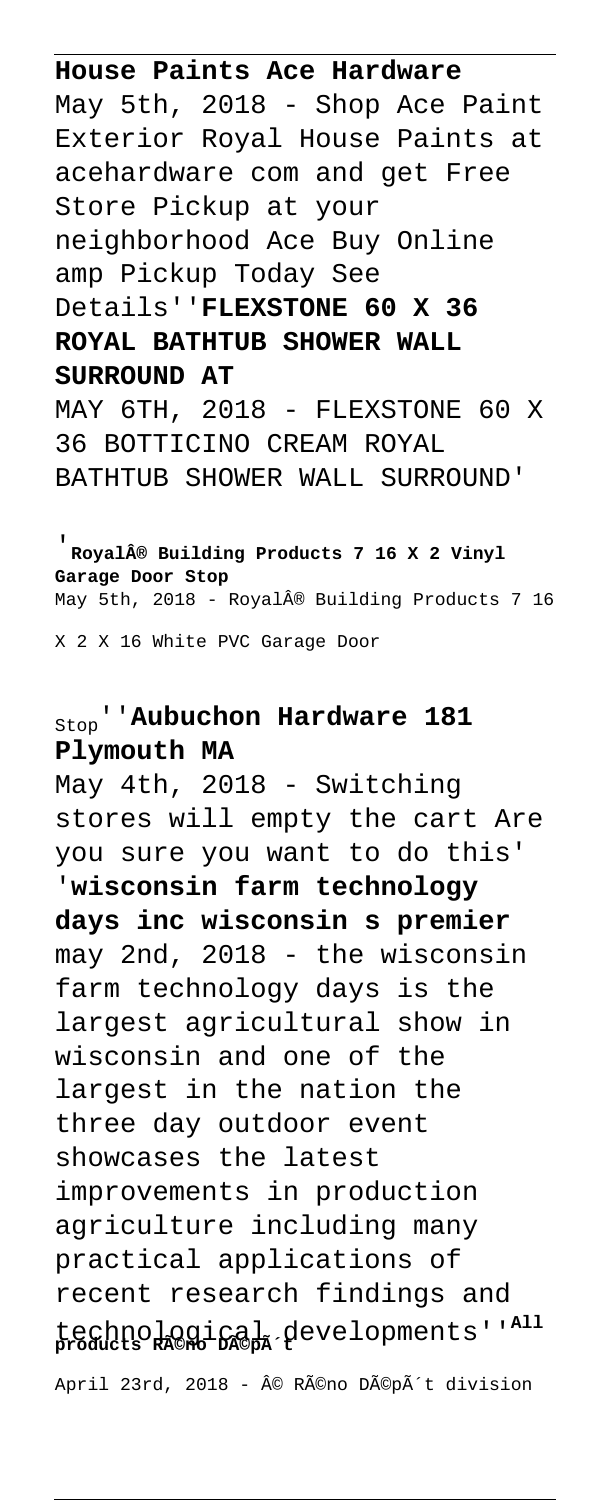of RONA Inc 2018 All Rights Reserved,

'**Outdoor Garden Structures Fifthroom Com** May 2nd, 2018 - Shop For Outdoor Furniture

Garden Structures Made With High Quality

Materials Beautiful Garden Accents Order Today

1 888 293 2339'

#### '**ace royal acrylic latex porch amp floor satin 1 gal 202a340**

may 6th, 2018 - shop ace royal acrylic latex

porch amp floor satin 1 gal 202a340 1'

## '**Shed Delivery Pre Built Sheds Delivered Stoltzfus**

April 30th, 2018 -  $\hat{\alpha}\epsilon$ wafter Surviving For 37 Years With Just A One Car Garage And No Storage Shed We Finally Got Our Shed It Arrived On A Trailer Accompanied By Three Other Sheds Destined For Parts Unknown'

### '**ROYAL BASTARDS ILLEGITIMATE**